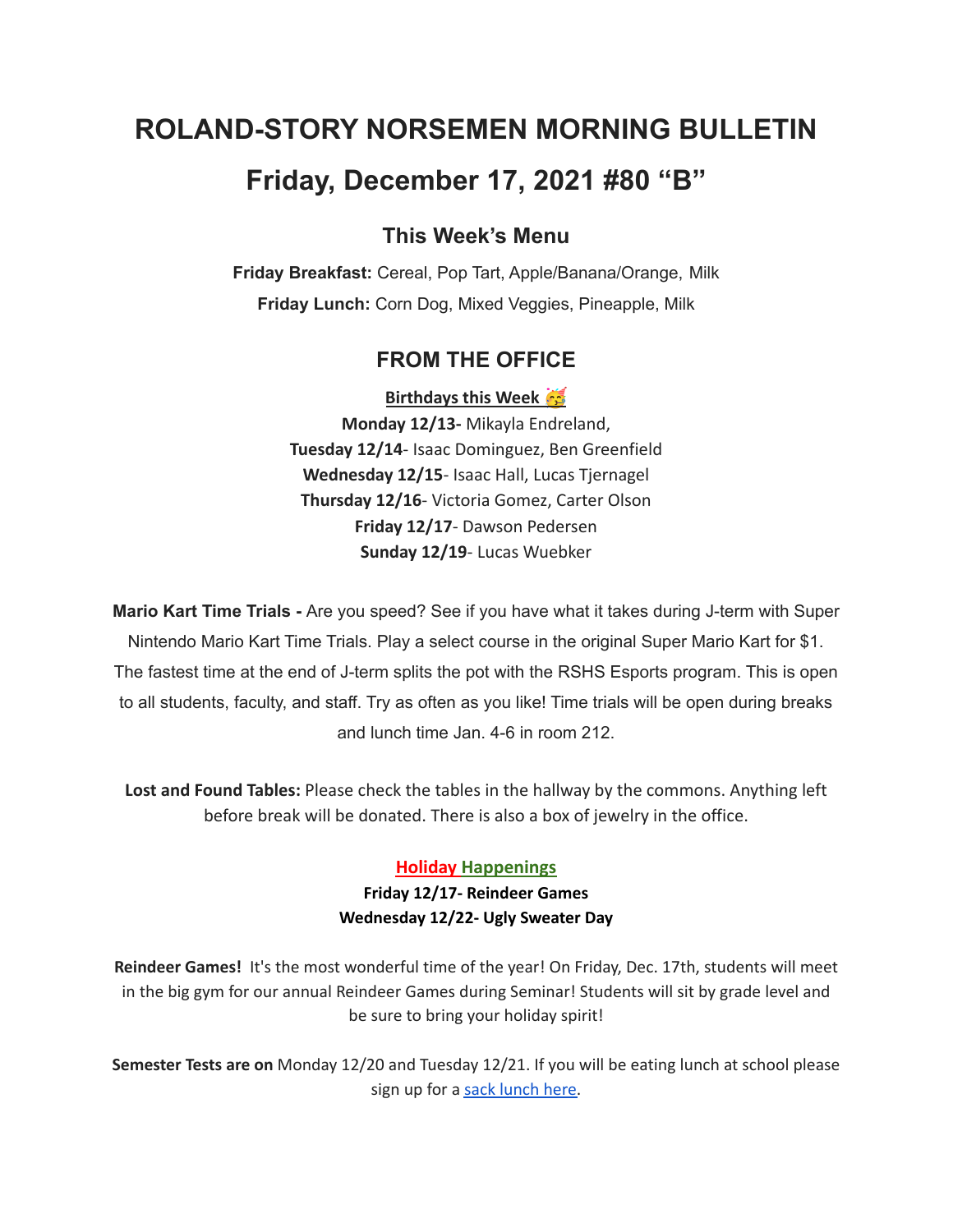Click [Here](https://drive.google.com/file/d/1f_W_f9rcsywnweiwi6fCuPDOMZBp9ou-/view?usp=sharing) to see the schedule for semester tests days.

**Senior Pictures for the Yearbook:** Please send your senior picture that you want in the yearbook to Mr. Higginbottom by Winter Break. **[phigginbottom@roland-story.k12.ia.us](mailto:phigginbottom@roland-story.k12.ia.us)**



## **[COUNSELOR](https://docs.google.com/document/d/1vmwczNPbDzXe9vFaG5LJMQ7NYDv-i4oQJHybqA65TUc/edit?usp=sharing) FOLDER (9-12)-Click here**



**Do you like working with mechanics?** Check out this great educational and career opportunity. There is a program in Boone. See Mrs. Heisterkamp. <https://vanwall.com/tech-programs/>

## **Scholarships**

**Horatio Alger Association [Scholarships](https://scholars.horatioalger.org/about-our-scholarship-programs/)**

\$VariesDue 3/15

\*State [Scholarships](https://scholars.horatioalger.org/about-our-scholarship-programs/state-scholarships/): \$10,000

\*National [Scholarships](https://scholars.horatioalger.org/about-our-scholarship-programs/national-scholarships/): \$25,000

\*Career & Technical [Scholarships:](https://scholars.horatioalger.org/about-our-scholarship-programs/technical/) \$2,500 due 7/15

\*Targeted [Scholarships](https://scholars.horatioalger.org/about-our-scholarship-programs/targeted-scholarships/)

1) Aksarben Scholarship- \$10,000

2) Dennis & Phyllis Washington Foundation Scholarship- \$52,000

3) Denny Sanford Scholarship- \$varies by college

4) High Point University Scholarship- \$20,000

5) Idaho State University- \$10,000

6) Janet S. Dicke Scholarship- \$25,000